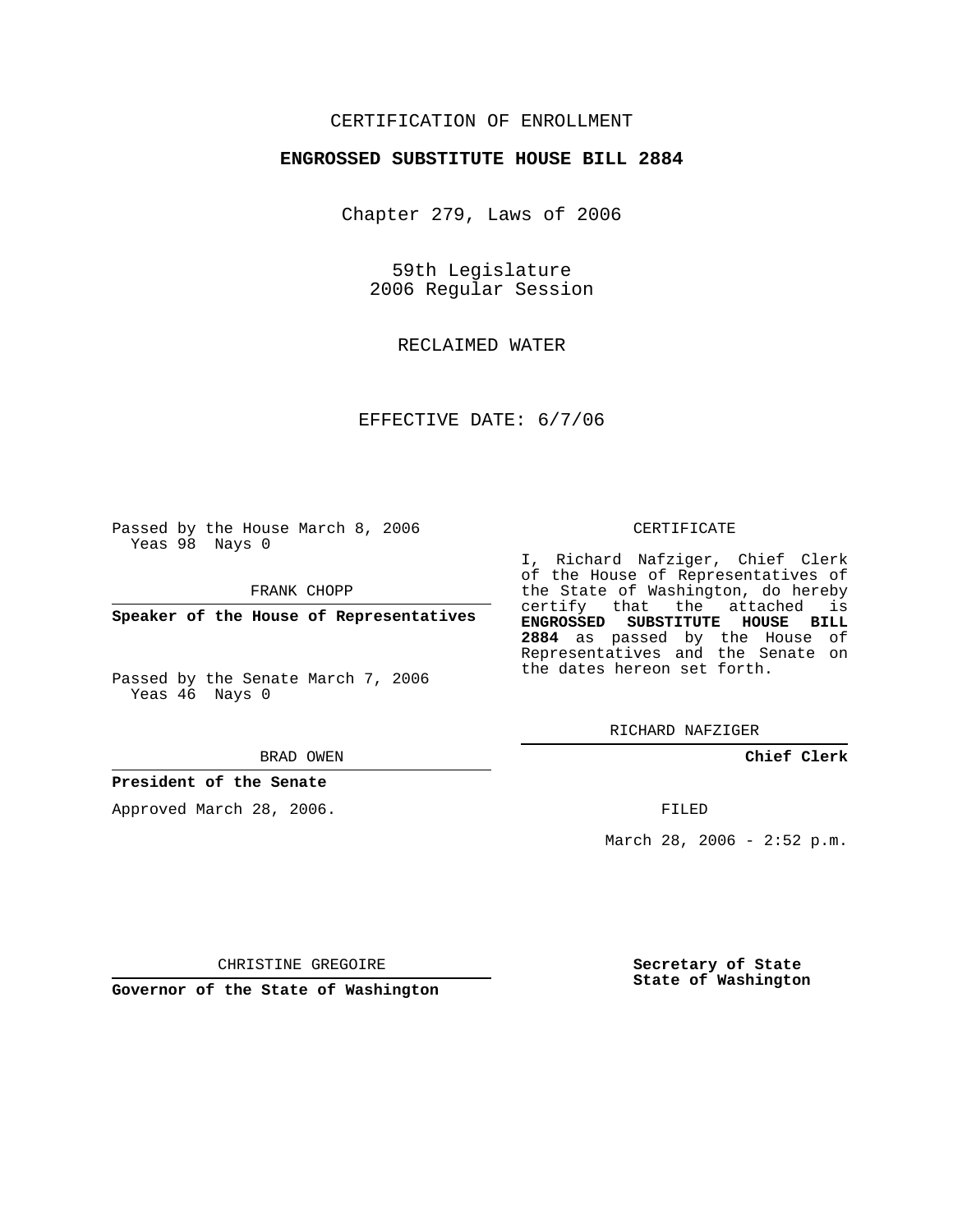# **ENGROSSED SUBSTITUTE HOUSE BILL 2884** \_\_\_\_\_\_\_\_\_\_\_\_\_\_\_\_\_\_\_\_\_\_\_\_\_\_\_\_\_\_\_\_\_\_\_\_\_\_\_\_\_\_\_\_\_

\_\_\_\_\_\_\_\_\_\_\_\_\_\_\_\_\_\_\_\_\_\_\_\_\_\_\_\_\_\_\_\_\_\_\_\_\_\_\_\_\_\_\_\_\_

AS AMENDED BY THE SENATE

Passed Legislature - 2006 Regular Session

## **State of Washington 59th Legislature 2006 Regular Session**

**By** House Committee on Economic Development, Agriculture & Trade (originally sponsored by Representatives Linville and McCoy)

READ FIRST TIME 01/31/06.

 AN ACT Relating to reclaimed water; amending RCW 90.46.050, 90.46.010, 90.46.030, 90.46.040, 90.46.042, 90.46.044, 90.46.080, 90.46.090, and 90.46.100; adding a new section to chapter 90.46 RCW; and creating new sections.

BE IT ENACTED BY THE LEGISLATURE OF THE STATE OF WASHINGTON:

 NEW SECTION. **Sec. 1.** A new section is added to chapter 90.46 RCW to read as follows:

 (1) The department of ecology shall, in coordination with the department of health, adopt rules for reclaimed water use consistent with this chapter. The rules must address all aspects of reclaimed water use, including commercial and industrial uses, land applications, direct recharge, wetland discharge, surface percolation, constructed wetlands, and stream flow augmentation. The department of health shall, in coordination with the department of ecology, adopt rules for greywater reuse. The rules must also designate whether the department of ecology or the department of health will be the lead permitting or regulatory agency responsible for a particular aspect of reclaimed water use. In developing the rules, the departments of health and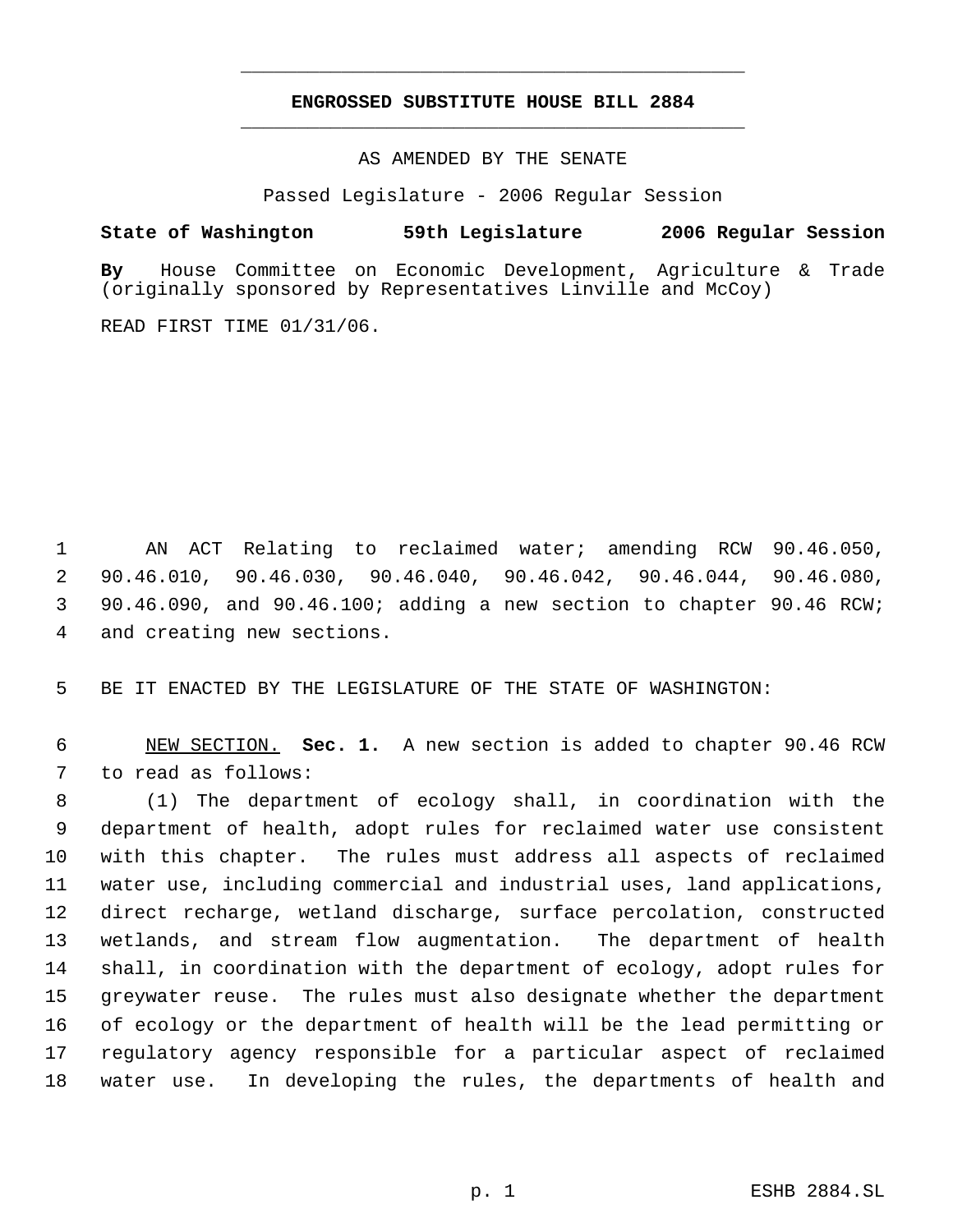ecology shall amend or rescind any existing rules on reclaimed water in conflict with the new rules.

 (2) All rules required to be adopted pursuant to this section must be completed no later than December 31, 2010, although the department of ecology is encouraged to adopt the final rules as soon as possible. (3) The department of ecology must consult with the advisory committee created under RCW 90.46.050 in all aspects of rule development required under this section.

 **Sec. 2.** RCW 90.46.050 and 1995 c 342 s 9 are each amended to read as follows:

11 The department of ((health)) ecology shall, before July 1, ((1995)) 12 2006, form an advisory committee, in coordination with the department 13 of ((ecology)) health and the department of agriculture, which will provide technical assistance in the development of standards, 15 procedures, and guidelines required by this chapter. ((Such)) The 16 advisory committee shall be composed of ((individuals from the public 17 water and wastewater utilities, landscaping enhancement industry, commercial and industrial application community, and any other persons 19 deemed technically helpful by the department of health)) a broad range of interested individuals representing the various stakeholders that utilize or are potentially impacted by the use of reclaimed water. The advisory committee must also contain individuals with technical 23 expertise and knowledge of new advancements in technology.

 NEW SECTION. **Sec. 3.** The department of ecology must present interim reports to the appropriate committees of the legislature by January 1, 2008, and January 1, 2009, that summarize the steps taken to that date towards the final rule making required by section 1 of this act. The reports must include, at a minimum, a summary of participation in the advisory group and the topics considered by the department.

 **Sec. 4.** RCW 90.46.010 and 2002 c 329 s 3 are each amended to read as follows:

 The definitions in this section apply throughout this chapter unless the context clearly requires otherwise.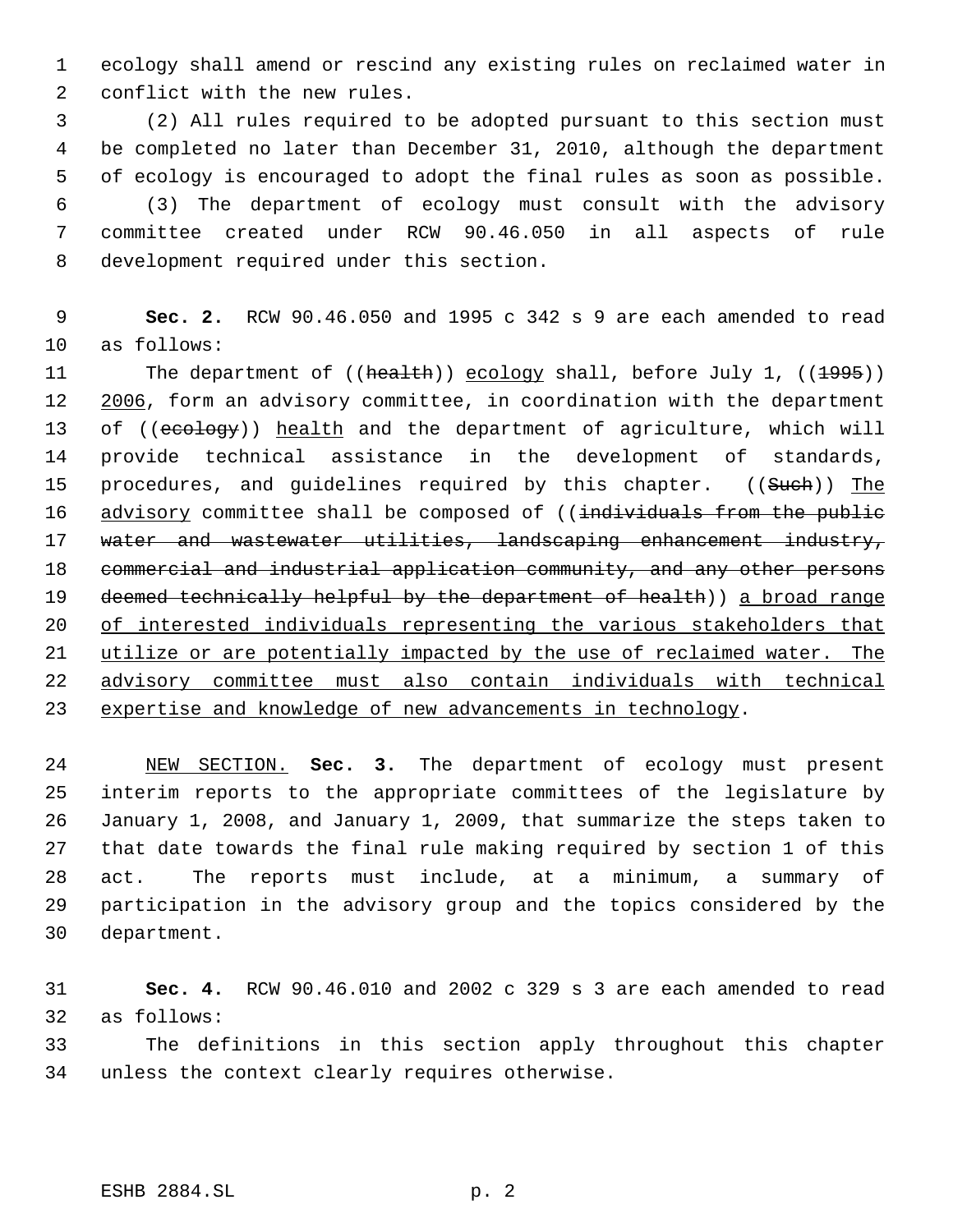(1) "Greywater" means wastewater having the consistency and strength of residential domestic type wastewater. Greywater includes wastewater from sinks, showers, and laundry fixtures, but does not include toilet or urinal waters.

 (2) "Land application" means ((application of treated effluent for purposes of)) use of reclaimed water as permitted under this chapter for irrigation or landscape enhancement for residential, business, and governmental purposes.

 (3) "Person" means any state, individual, public or private corporation, political subdivision, governmental subdivision, governmental agency, municipality, copartnership, association, firm, trust estate, or any other legal entity whatever.

 (4) "Reclaimed water" means effluent derived in any part from sewage from a wastewater treatment system that has been adequately and reliably treated, so that as a result of that treatment, it is suitable for a beneficial use or a controlled use that would not otherwise occur and is no longer considered wastewater.

 (5) "Sewage" means water-carried human wastes from residences, buildings, industrial and commercial establishments, or other places, together with such ground water infiltration, surface waters, or industrial wastewater as may be present.

(6) "User" means any person who uses reclaimed water.

 (7) "Wastewater" means water and wastes discharged from homes, businesses, and industry to the sewer system.

 (8) "Beneficial use" means the use of reclaimed water, that has been transported from the point of production to the point of use without an intervening discharge to the waters of the state, for a beneficial purpose.

 (9) "Direct recharge" means the controlled subsurface addition of water directly to the ground water basin that results in the replenishment of ground water.

 (10) "Ground water recharge criteria" means the contaminant criteria found in the drinking water quality standards adopted by the state board of health pursuant to chapter 43.20 RCW and the department of health pursuant to chapter 70.119A RCW.

 (11) "Planned ground water recharge project" means any reclaimed water project designed for the purpose of recharging ground water, via direct recharge or surface percolation.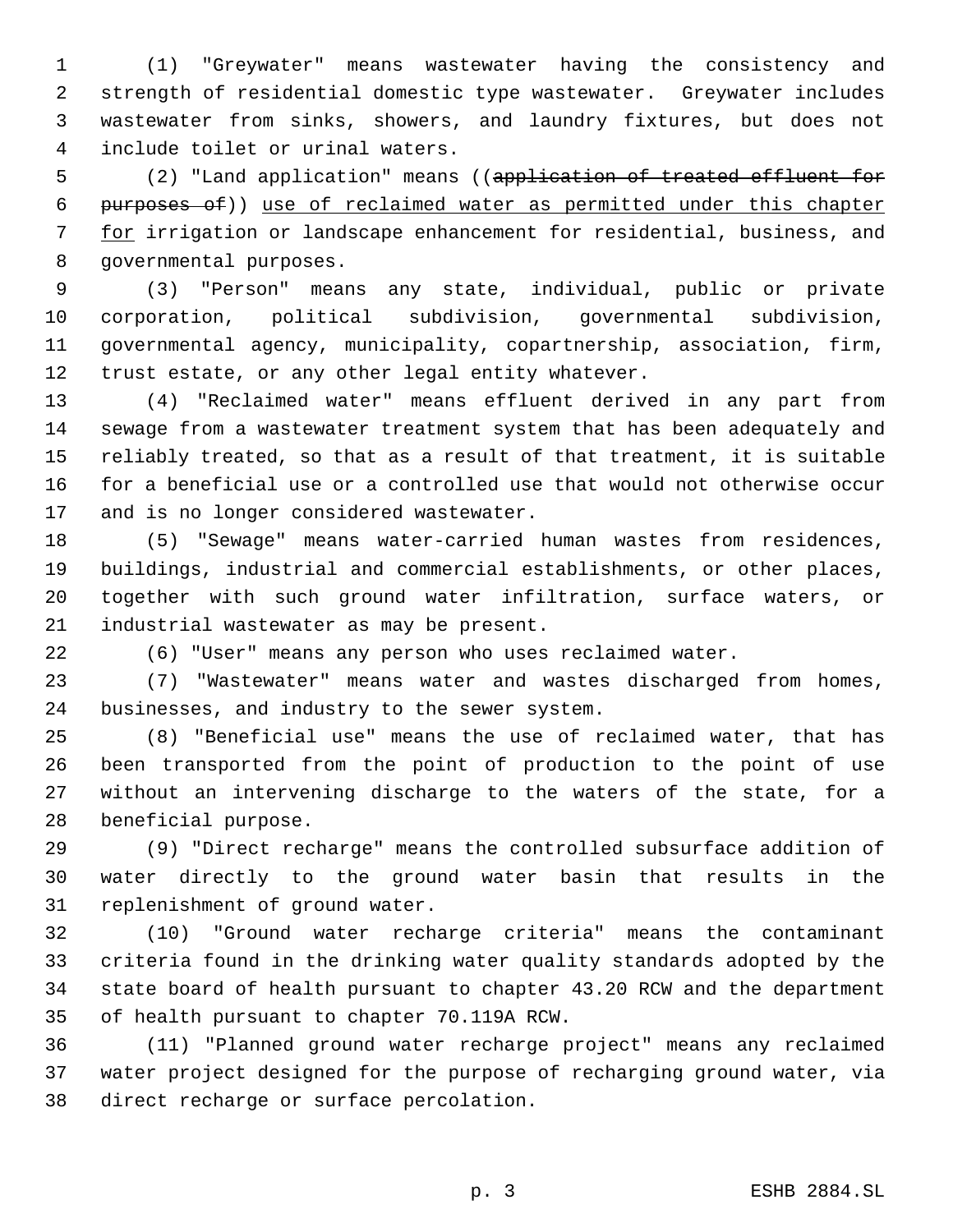(12) "Reclamation criteria" means the criteria set forth in the water reclamation and reuse interim standards and subsequent revisions adopted by the department of ecology and the department of health.

 (13) "Streamflow augmentation" means the discharge of reclaimed water to rivers and streams of the state or other surface water bodies, but not wetlands.

 (14) "Surface percolation" means the controlled application of water to the ground surface for the purpose of replenishing ground water.

 (15) "Wetland or wetlands" means areas that are inundated or saturated by surface water or ground water at a frequency and duration sufficient to support, and that under normal circumstances do support, a prevalence of vegetation typically adapted to life in saturated soil conditions. Wetlands generally include swamps, marshes, bogs, and similar areas. Wetlands regulated under this chapter shall be delineated in accordance with the manual adopted by the department of ecology pursuant to RCW 90.58.380.

 (16) "Constructed beneficial use wetlands" means those wetlands intentionally constructed on nonwetland sites to produce or replace natural wetland functions and values. Constructed beneficial use wetlands are considered "waters of the state."

 (17) "Constructed treatment wetlands" means those wetlands intentionally constructed on nonwetland sites and managed for the 24 primary purpose of ((wastewater or storm water treatment)) polishing 25 reclaimed water or aesthetics. Constructed treatment wetlands are considered part of the collection and treatment system and are not considered "waters of the state."

 (18) "Agricultural industrial process water" means water that has been used for the purpose of agricultural processing and has been adequately and reliably treated, so that as a result of that treatment, it is suitable for other agricultural water use.

 (19) "Agricultural processing" means the processing of crops or milk to produce a product primarily for wholesale or retail sale for human or animal consumption, including but not limited to potato, fruit, vegetable, and grain processing.

 (20) "Agricultural water use" means the use of water for irrigation and other uses related to the production of agricultural products. These uses include, but are not limited to, construction, operation,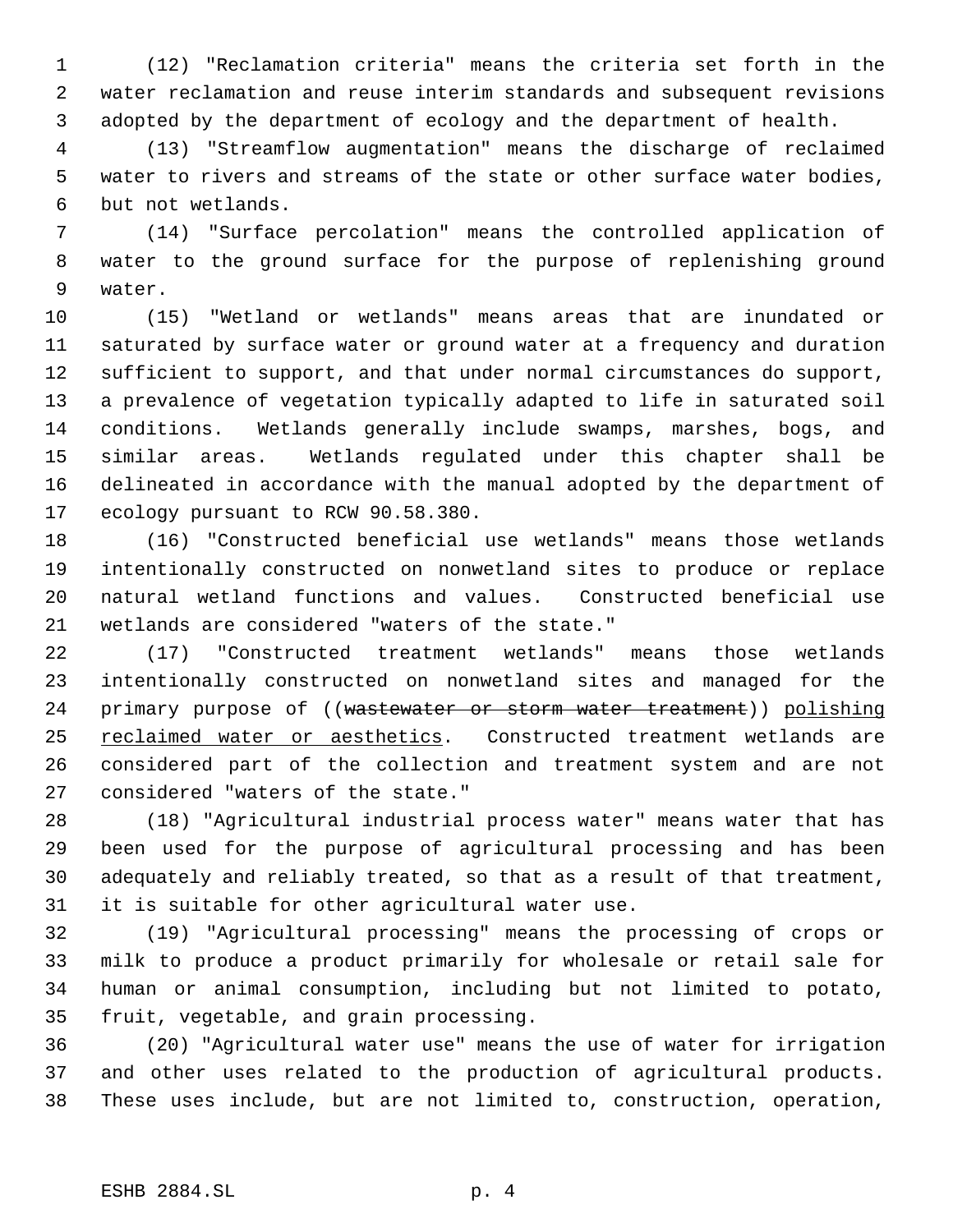and maintenance of agricultural facilities and livestock operations at farms, ranches, dairies, and nurseries. Examples of these uses include, but are not limited to, dust control, temperature control, and fire control.

 (21) "Industrial reuse water" means water that has been used for the purpose of industrial processing and has been adequately and reliably treated so that, as a result of that treatment, it is suitable for other uses.

 **Sec. 5.** RCW 90.46.030 and 2005 c 59 s 1 are each amended to read as follows:

 (1)(a) The department of health shall, in coordination with the department of ecology, adopt a single set of standards, procedures, and guidelines on or before August 1, 1993, for the industrial and commercial use of reclaimed water.

 (b) Standards adopted under this section are superseded by any 16 rules adopted by the department of ecology pursuant to section 1 of this act as they relate to the industrial and commercial use of reclaimed water.

 (2) Unless the department of ecology adopts rules pursuant to section 1 of this act that relate to the industrial and commercial use of reclaimed water specifying otherwise, the department of health may issue a reclaimed water permit for industrial and commercial uses of reclaimed water to the generator of reclaimed water who may then distribute the water, subject to provisions in the permit governing the 25 location, rate, water quality, and purposes of use. Permits issued after the adoption of rules under section 1 of this act must be 27 consistent with the adopted rules.

 (3) The department of health in consultation with the advisory committee established in RCW 90.46.050, shall develop recommendations for a fee structure for permits issued under subsection (2) of this section. Fees shall be established in amounts to fully recover, and not exceed, expenses incurred by the department of health in processing permit applications and modifications, monitoring and evaluating compliance with permits, and conducting inspections and supporting the reasonable overhead expenses that are directly related to these activities. Permit fees may not be used for research or enforcement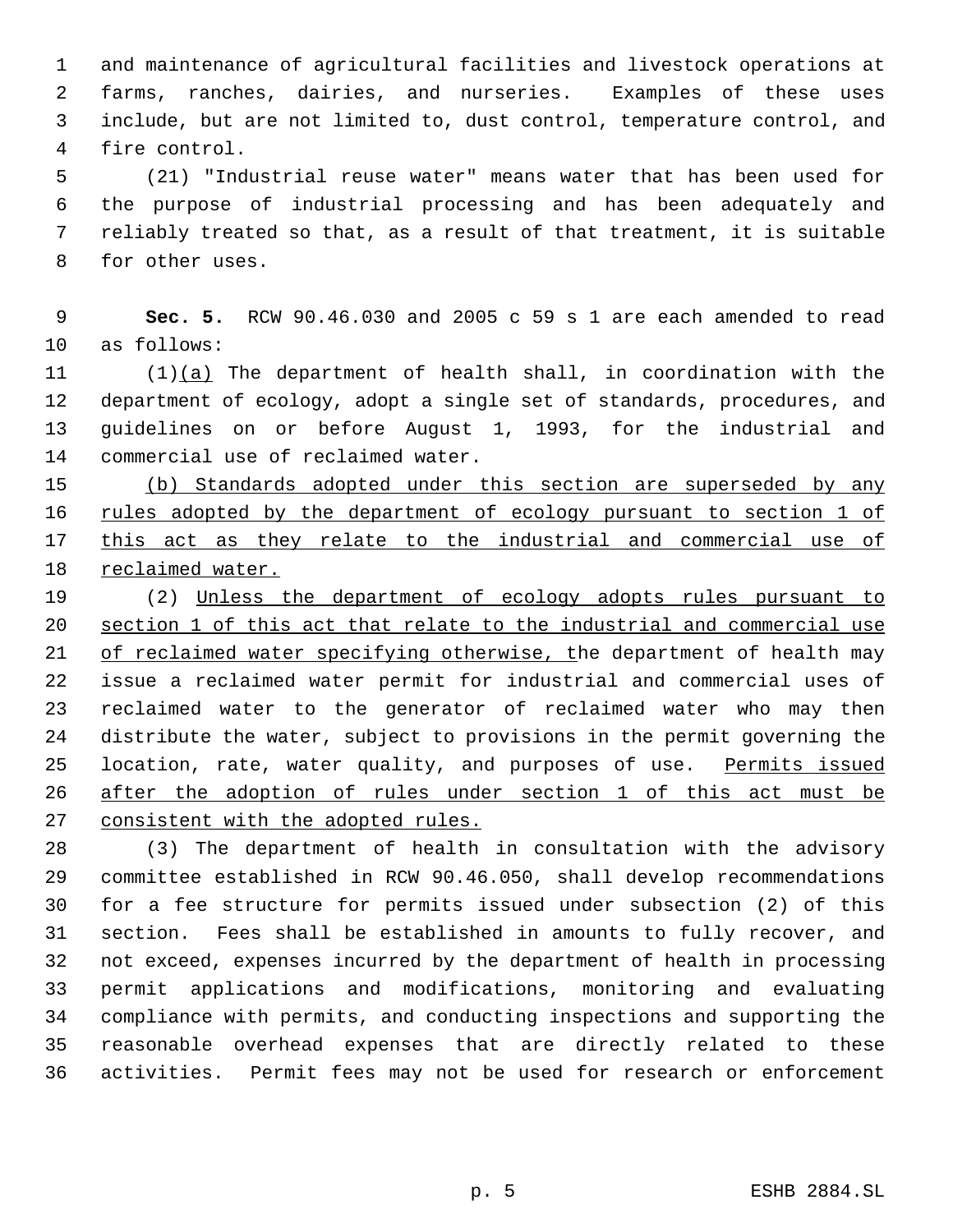activities. The department of health shall not issue permits under this section until a fee structure has been established.

 (4) A permit under this section for use of reclaimed water may be issued only to:

(a) A municipal, quasi-municipal, or other governmental entity;

(b) A private utility as defined in RCW 36.94.010; or

 (c) The holder of a waste discharge permit issued under chapter 90.48 RCW.

 (5) The authority and duties created in this section are in addition to any authority and duties already provided in law with regard to sewage and wastewater collection, treatment, and disposal for the protection of health and safety of the state's waters. Nothing in this section limits the powers of the state or any political subdivision to exercise such authority.

 (6) Unless the department of ecology adopts rules pursuant to section 1 of this act that relate to the industrial and commercial use 17 of reclaimed water specifying otherwise, the department of health may implement the requirements of this section through the department of ecology by execution of a formal agreement between the departments. Upon execution of such an agreement, the department of ecology may issue reclaimed water permits for industrial and commercial uses of reclaimed water by issuance of permits under chapter 90.48 RCW, and may establish and collect fees as required for permits issued under chapter 90.48 RCW.

 (7) Unless the department of ecology adopts rules pursuant to section 1 of this act that relate to the industrial and commercial use 27 of reclaimed water specifying otherwise, and before deciding whether to issue a permit under this section to a private utility, the department of health may require information that is reasonable and necessary to determine whether the private utility has the financial and other 31 resources to ((assure)) ensure the reliability, continuity, and supervision of the reclaimed water facility.

 **Sec. 6.** RCW 90.46.040 and 2005 c 59 s 2 are each amended to read as follows:

 (1)(a) The department of ecology shall, in coordination with the department of health, adopt a single set of standards, procedures, and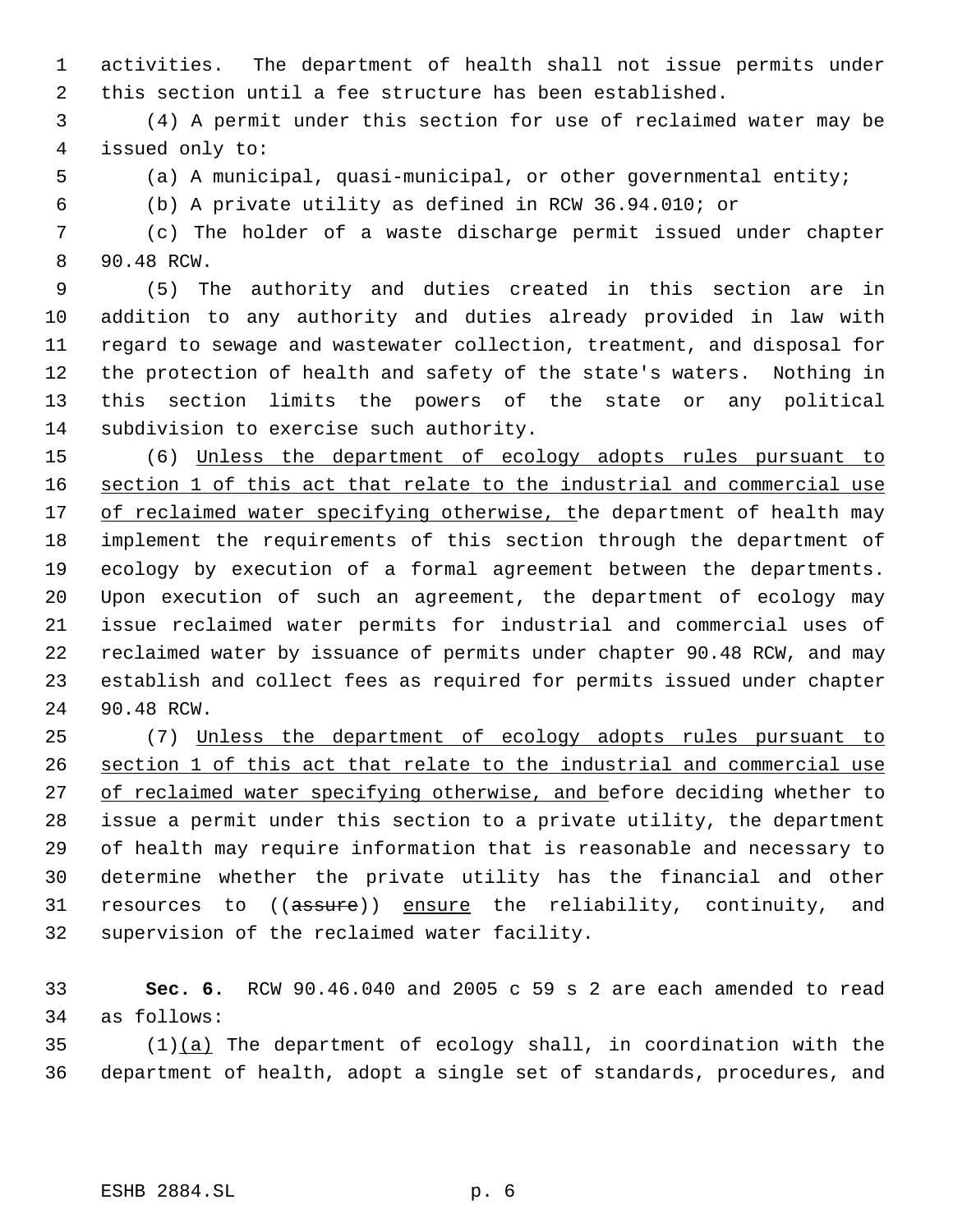guidelines, on or before August 1, 1993, for land applications of reclaimed water.

 (b) Standards adopted under this section are superseded by any 4 rules adopted by the department of ecology pursuant to section 1 of 5 this act as they relate to the land application of reclaimed water.

 (2) A permit is required for any land application of reclaimed water. The department of ecology may issue a reclaimed water permit under chapter 90.48 RCW to the generator of reclaimed water who may then distribute the water, subject to provisions in the permit governing the location, rate, water quality, and purpose of use. The department of ecology shall not issue more than one permit for any individual land application of reclaimed water to a single generator.

 (3) In cases where the department of ecology determines, in land applications of reclaimed water, that a significant risk to the public health exists, the department shall refer the application to the department of health for review and consultation and the department of health may require fees appropriate for review and consultation from 18 the applicant pursuant to RCW 43.70.250.

 (4) A permit under this section for use of reclaimed water may be issued only to:

(a) A municipal, quasi-municipal, or other governmental entity;

(b) A private utility as defined under RCW 36.94.010; or

 (c) The holder of a waste discharge permit issued under chapter 90.48 RCW.

 (5) The authority and duties created in this section are in addition to any authority and duties already provided in law. Nothing in this section limits the powers of the state or any political subdivision to exercise such authority.

 (6) Before deciding whether to issue a permit under this section to a private utility, the department of ecology may require information that is reasonable and necessary to determine whether the private 32 utility has the financial and other resources to ((assure)) ensure the reliability, continuity, and supervision of the reclaimed water facility.

 **Sec. 7.** RCW 90.46.042 and 1995 c 342 s 6 are each amended to read as follows:

(1) The department of ecology shall, in consultation with the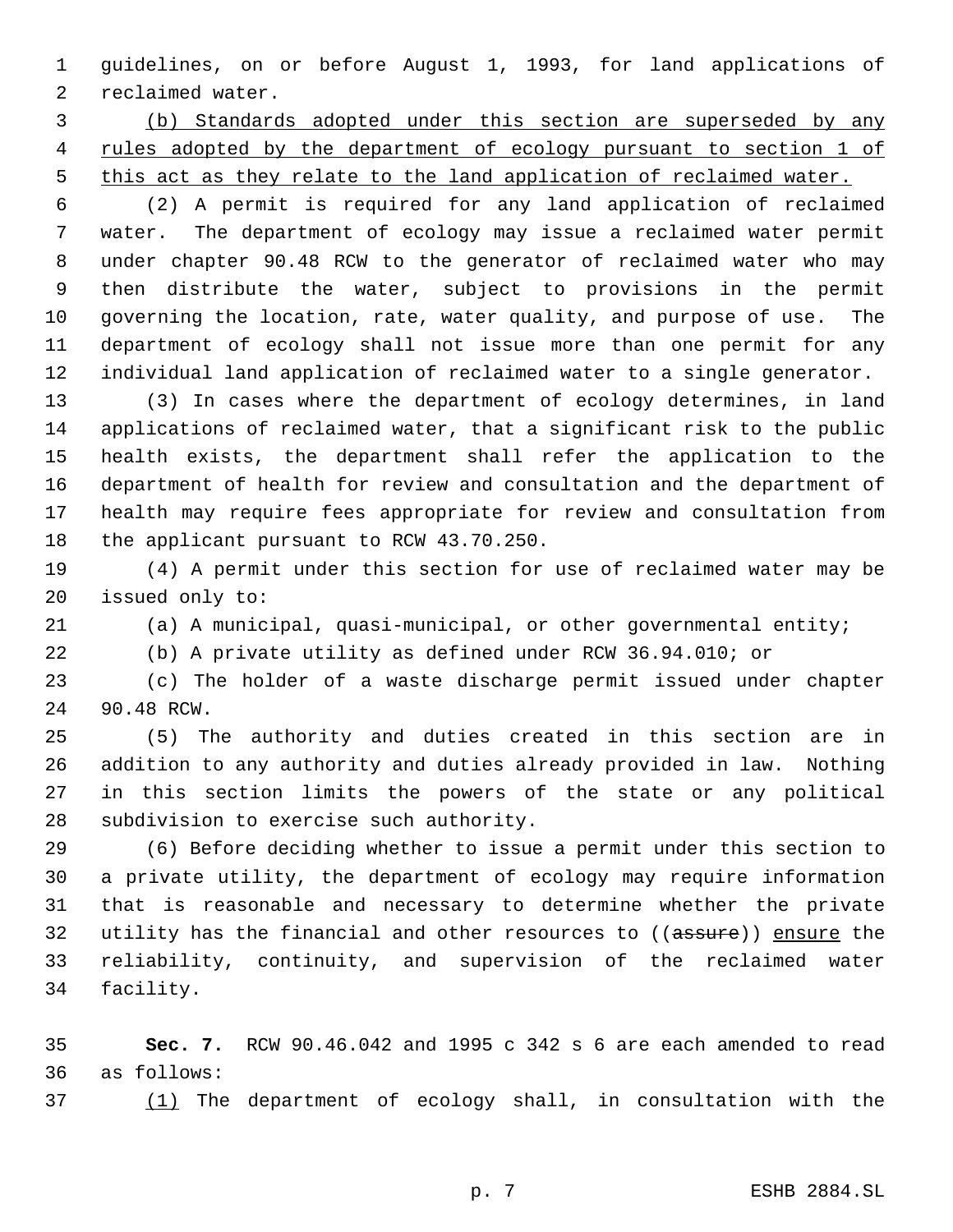department of health, adopt a single set of standards, procedures, and guidelines, on or before December 31, 1996, for direct recharge using reclaimed water. The standards shall address both water quality considerations and avoidance of property damage from excessive recharge.

 (2) Standards adopted under this section are superseded by any rules adopted by the department of ecology pursuant to section 1 of this act as they relate to direct recharge using reclaimed water.

 **Sec. 8.** RCW 90.46.044 and 1995 c 342 s 7 are each amended to read as follows:

 (1) The department of ecology shall, in consultation with the department of health, adopt a single set of standards, procedures, and guidelines, on or before June 30, 1996, for discharge of reclaimed water to wetlands.

 (2) Standards adopted under this section are superseded by any 16 rules adopted by the department of ecology pursuant to section 1 of this act as they relate to discharge of reclaimed water to wetlands.

 **Sec. 9.** RCW 90.46.080 and 1997 c 444 s 6 are each amended to read as follows:

 (1) Except as otherwise provided in this section, reclaimed water may be beneficially used for surface percolation provided the reclaimed water meets the ground water recharge criteria as measured in ground water beneath or down gradient of the recharge project site, and has been incorporated into a sewer or water comprehensive plan, as applicable, adopted by the applicable local government and approved by the department of health or department of ecology as applicable.

 (2) If the state ground water recharge criteria as defined by RCW 90.46.010 do not contain a standard for a constituent or contaminant, the department of ecology shall establish a discharge limit consistent 30 with the goals of this chapter, except as otherwise provided in this section.

32 (3) Except as otherwise provided in this section, reclaimed water that does not meet the ground water recharge criteria may be beneficially used for surface percolation where the department of ecology, in consultation with the department of health, has specifically authorized such use at such lower standard.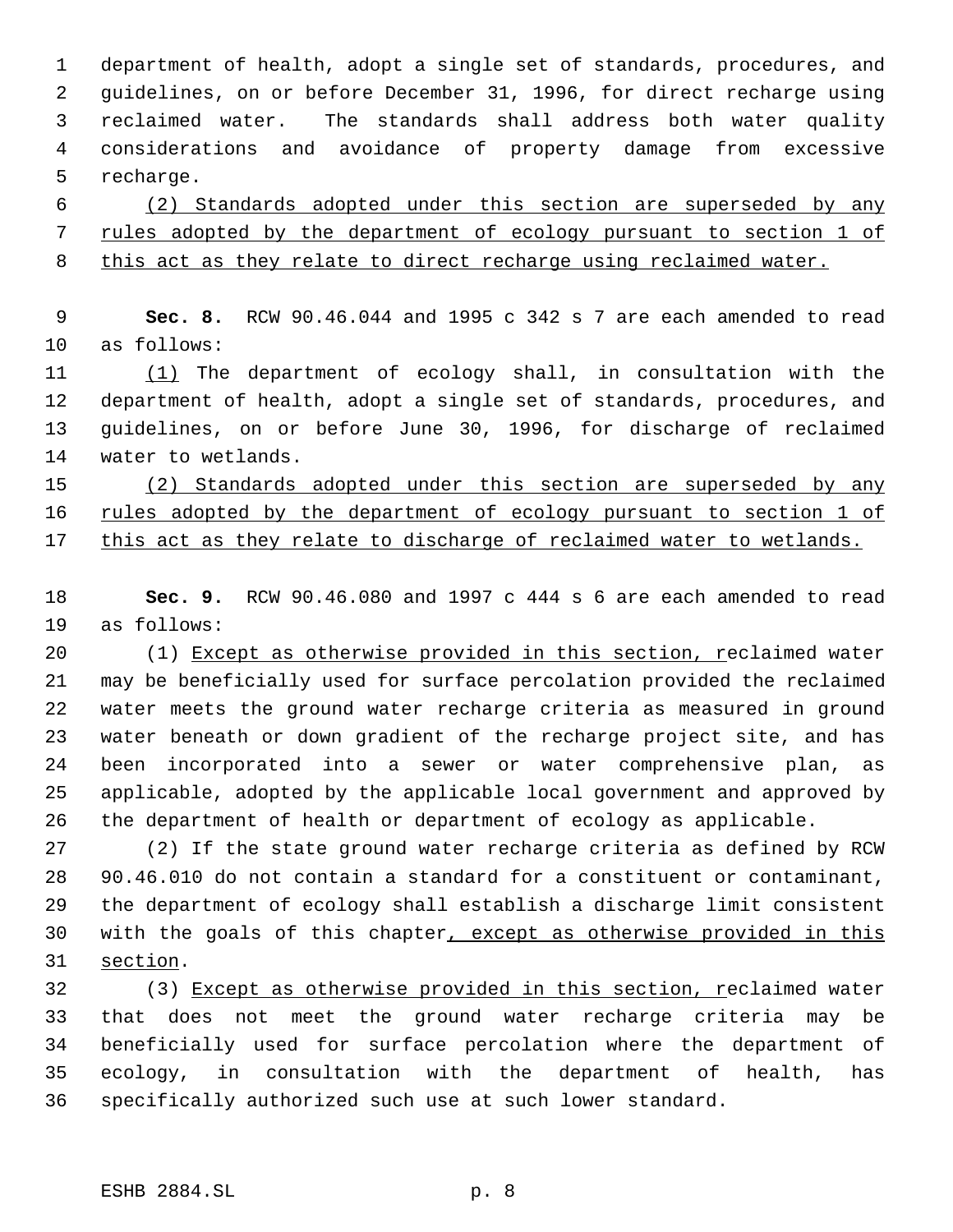(4) The provisions of this section are superseded by any rules 2 adopted by the department of ecology pursuant to section 1 of this act as they relate to surface percolation.

 **Sec. 10.** RCW 90.46.090 and 1997 c 444 s 7 are each amended to read as follows:

 (1) Reclaimed water may be beneficially used for discharge into constructed beneficial use wetlands and constructed treatment wetlands provided the reclaimed water meets the class A or B reclaimed water standards as defined in the reclamation criteria, and the discharge is incorporated into a sewer or water comprehensive plan, as applicable, adopted by the applicable local government and approved by the department of health or department of ecology as applicable.

 (2) Reclaimed water that does not meet the class A or B reclaimed water standards may be beneficially used for discharge into constructed treatment wetlands where the department of ecology, in consultation with the department of health, has specifically authorized such use at such lower standards.

 $(3)(a)$  The department of ecology and the department of health must develop appropriate standards for discharging reclaimed water into constructed beneficial use wetlands and constructed treatment wetlands. These standards must be considered as part of the approval process under subsections (1) and (2) of this section.

 (b) Standards adopted under this section are superseded by any rules adopted by the department of ecology pursuant to section 1 of 25 this act as they relate to discharge into constructed beneficial use wetlands and constructed treatment wetlands.

 **Sec. 11.** RCW 90.46.100 and 1995 c 342 s 5 are each amended to read as follows:

 (1) Reclaimed water intended for beneficial reuse may be discharged for streamflow augmentation provided the reclaimed water meets the requirements of the federal water pollution control act, chapter 90.48 RCW, and is incorporated into a sewer or water comprehensive plan, as applicable, adopted by the applicable local government and approved by the department of health or department of ecology as applicable.

(2) Standards adopted under this section are superseded by any